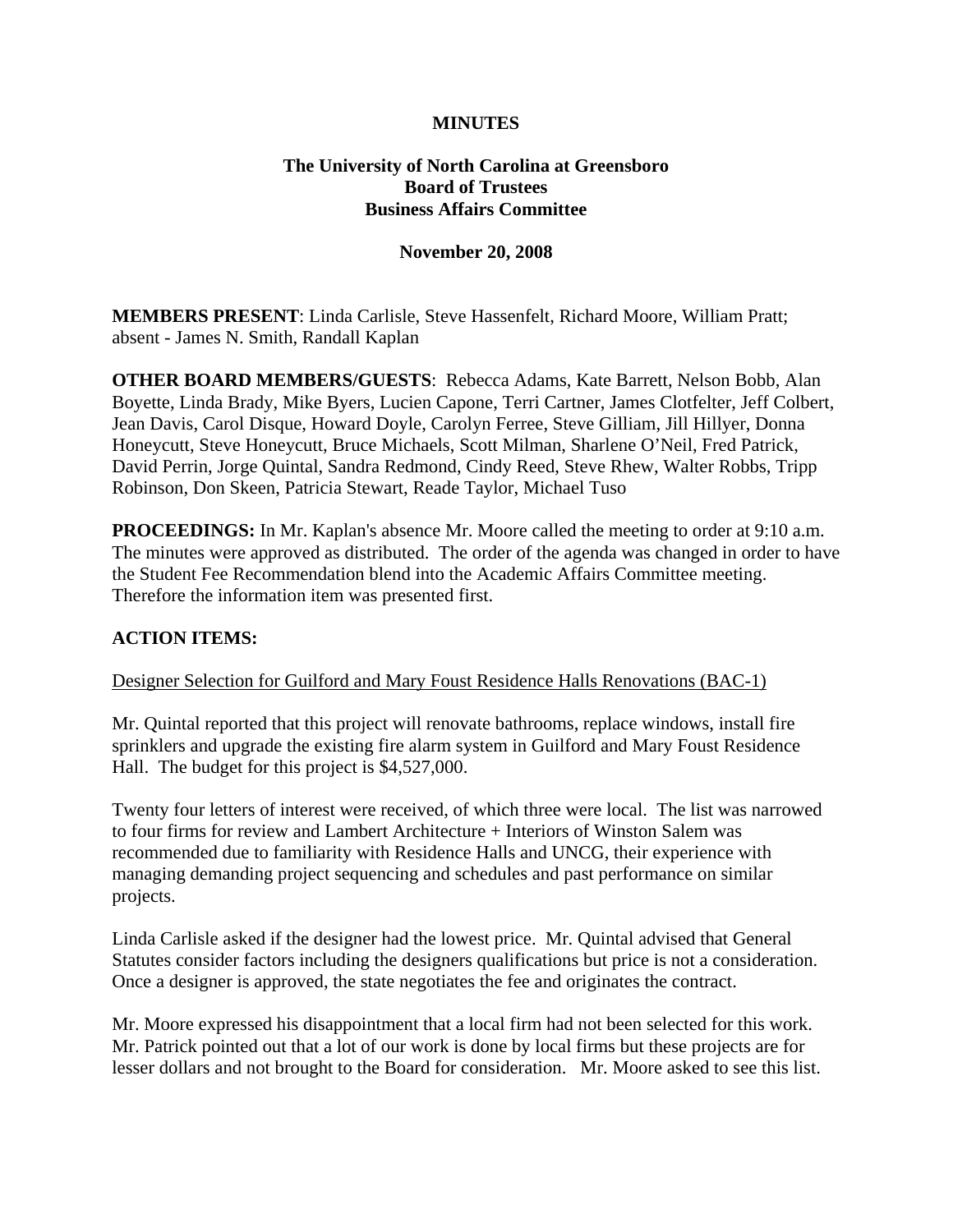Mr. Taylor reported that this had been discussed in light of the Board's concern, but that the three local firms were not staffed or qualified for the extremely tight turnaround of only 10 weeks during the summer break in order to accommodate students in the fall.

Ms. Carlisle stated that she felt that Winston-Salem was local and she was pleased that a Triad firm had been chosen. Mr. Hassenfelt agreed that UNCG needed to increase support for Greensboro firms and requested that an effort be made to recruit those firms for future work. Mr. Quintal has already begun this process and will continue to explore Greensboro based firms.

Mr. Hassenfelt moved we approve the recommendation. Ms. Carlisle seconded. The designer selection was approved.

# Exterior Building Elevations of Baseball Locker Room and Training Facility (BAC-2)

Mr. Quintal introduced Mr. Walter Robbs of Walter Robbs Callahan & Pierce of Winston-Salem to answer questions regarding the elevations for the project as a follow up to item BAC-1. Mr. Robbs pointed out that his two partners were from Greensboro and the designer of the facility is an alumnus of UNCG.

Mr. Robbs displayed the plans of the building which fit in exactly with the Master Plan concept of the area. This is approximately 10,000 square feet including locker rooms, team meeting rooms and indoor batting facilities. The building blends with the same style as the rest of the baseball complex, designed by Robbs Callahan & Pierce ten years ago. There are added features of a skylight in the locker room for natural light and sustainability and a trail through the building of achievements and a Hall of Fame for recruiting purposes. An outside wall gives space for a display of honor for not only UNCG sports but Guilford County honors.

Mr. Hassenfelt moved that the elevation be accepted as presented. Ms. Carlisle seconded. The elevation was approved.

Recommended Reappointment to The Board of Trustees of the Endowment Fund of The University of North Carolina at Greensboro (BAC-3)

This item is a duplicate to one addressed in the University Advancement Committee and was therefore not acted upon in the Business Affairs committee.

Issuance of Special Obligation Bonds for the North and South Spencer Residence Hall Improvements Project (BAC-4)

Mr. Taylor asked that a special obligation bond be approved by this board for \$3.8 million on a \$5.9 million project. This project would renovate bathrooms, and add fire sprinklers and updated alarms to these buildings. He introduced Mr. Tripp Robinson of Wachovia Securities to discuss the bond market.

Mr. Robinson presented a handout on financial markets that have been underpinned by the credit crisis. A domino effect has upset all of the old practices causing the mortgage market and then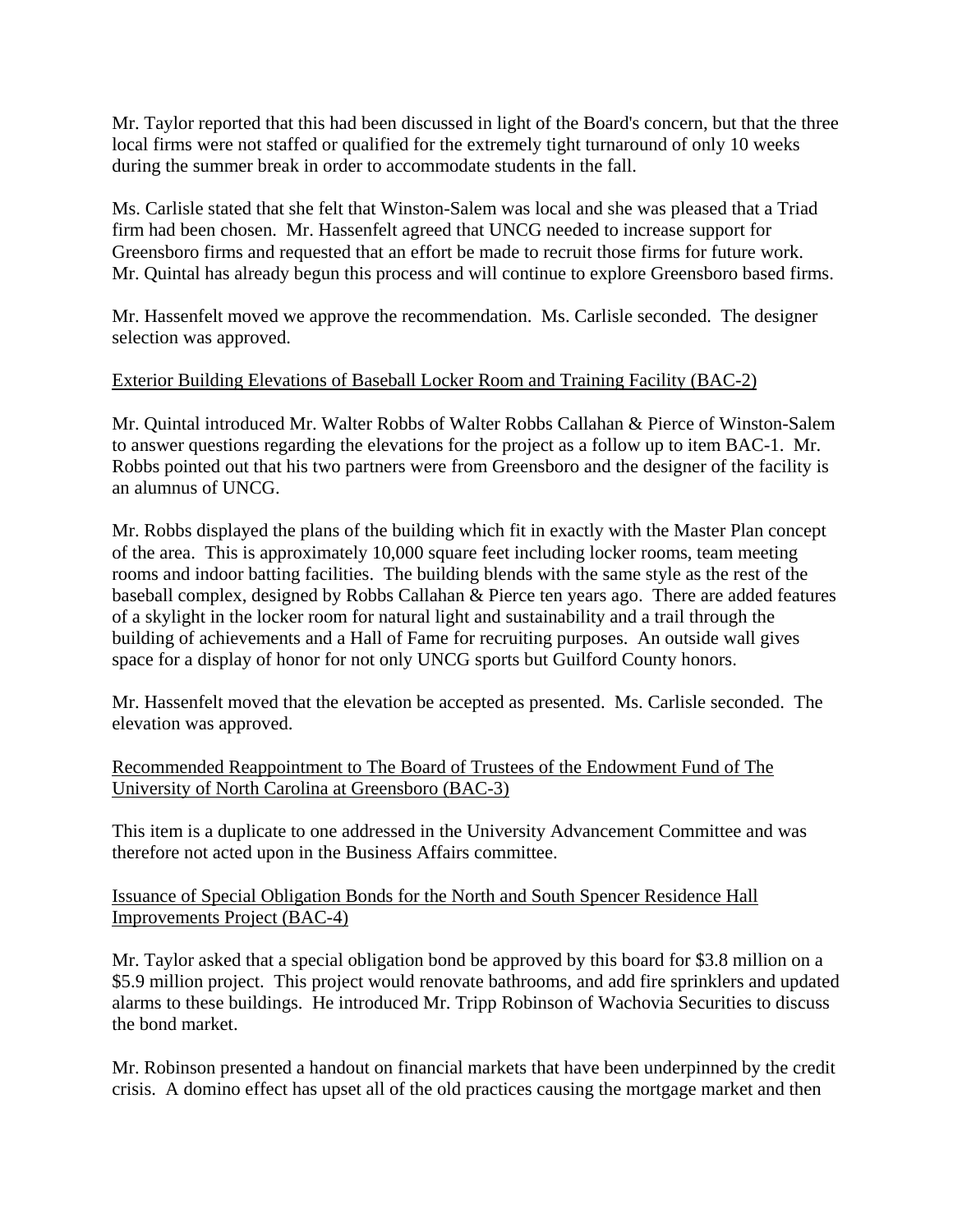the banks to fail. He pointed out that UNCG has been and remains immune to the turbulent market conditions in that we have no auction rate securities, no bond-insured variable rate debt, no variable rate debt and no interest rate swaps. Our credit ratings are A1/A+. However, if credit enhancement is used, the bond insurance premium will be significantly higher than in previous financings.

Mr. Hassenfelt asked what the Board was being asked to approve. Mr. Taylor advised that we were requesting the authority to approved borrowing \$3.8 million for next summer. This recommendation will go to the Board of Governors for final approval. This request will be added to the request for funds to purchase the Spring Garden Apartments and will likely not be pooled with other UNC campuses due to the timing of the note on the apartments due in May and the team of underwriters, counsel and advisors who have already worked on the new issue.

Mr. Pratt moved that the issuance of bonds be approved to send to the Board of Governors. Mr. Hassenfelt seconded. The issuance was approved.

# Student Fee Recommendations (BAC-5)

Dr. Carol Disque reminded the Board of the levels the fee recommendations come through prior to reaching this level. In early fall each year the Vice Chancellors and Provost meet to discuss any upcoming compelling needs, the possible reduction of fees, inflation, etc. and make recommendations for the coming years. Only one year is brought before the Board, but several years are in the discussion.

This information is then taken to the Student Fee Advisory Committee which is comprised mainly of students. Of the 16 member committee, 6 are undergraduates and 3 are graduate students. They examine the information received from the Business Affairs Division on the cost of continuing services to students, the priorities discussed by the Vice Chancellors, and the changes requested. This year Athletics has requested an increase in funds due to increased travel, partially caused by the addition of an Alabama team to our conference. The Graduate Student Association has requested an increase in funds for further professional development and grants for graduate students to attend conferences. Student Health Center has requested funds to bring staff salaries into line with competitive salaries in the local or state market and assist with retention of staff. Student Health Center is also facing increased enrollment and the need for the equivalent of a full-time psychiatrist on campus. ITS is requesting funds to complete the virtual computer lab so that students can access scarce software from remote locations. The newest request is a transportation fee to continue the HEAT bus system when the federal grants end this year.

Mr. Byers reported that with the use of HEAT on our campus, ridership has grown from 87,000 rides the first year to 96,000 the second year and an explosion to 168,000 the third year - an increase of 75% in one year. Fewer parking spaces have been sold even though enrollment has increased. The construction of an additional parking deck, which would cost approximately \$15,000 per space, has been postponed indefinitely due in part to the HEAT system. UNCG has become addicted to HEAT and this fee will keep the system running without government grants.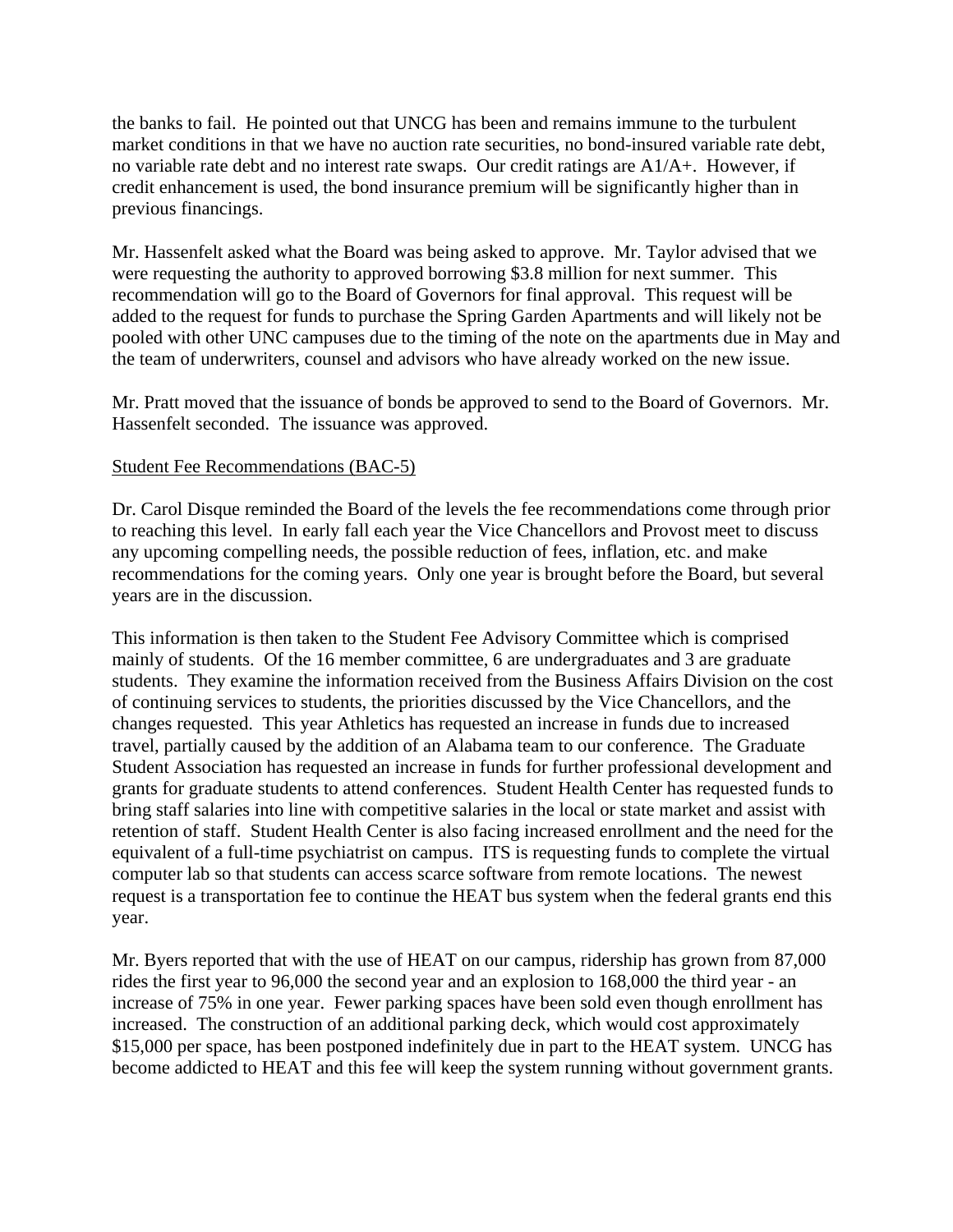Mr. Moore asked why the proposed Student Activities Fee was lower. Dr. Disque explained that the small transportation fee that had previously been part of Student Activities Fee was being moved to the new Transportation Fee for transparency. She advised that even if the transportation part had not been removed the fee would not have been increased because growth in enrollment would have covered the needed costs. There is also no increase in the Health Services fee because it too was covered by enrollment increase.

Jean Davis asked Mr. Tuso his thoughts on the increases from a student perspective. He responded that the fees were responsible and transparent to students. The funds are necessary for the future. These fees do an enormous amount for the students and are minimal out of pocket for the services received.

Mr. Moore asked Nelson Bobb if the Spartan Club was adding to the department revenues to keep fees down for the students. Currently 20% of their budget comes from outside funding through such items as concessions and tickets sales.

Mr. Hassenfelt asked how long the Application Fee had been at the current level. Alan Boyette advised that the graduate application fee had been raised last year, the undergraduate has been at this level for several years. We are in line with other campuses in the UNC system.

Chancellor Brady spoke to the need for transparency in the fees to students. Some campuses add cost of instruction to their fees but we have made the decision to be precise in our fees and not to roll other elements into them. This can be reflected as a larger increase but it is only for student activities. The Administrative Computing fee will sunset this year with the completed installation of the Banner system.

Ms. Carlisle moved to accept the student fee recommendations. Mr. Pratt seconded the motion. The recommendations were approved.

# **INFORMATION ITEM:**

### Capital Projects Update (BAC-6)

Reade Taylor introduced our new Associate Vice Chancellor for Facilities, Mr. Jorge Quintal. Mr. Quintal comes to us from Winston-Salem State University where he served as Associate Vice Chancellor for Facilities since 2003. Prior to that he was the Associate Director for Construction Management at NC State University. He received his Master's in Civil Engineering at NC State.

Mr. Quintal reported that all projects included in the 2000 Higher Education Bond program have been completed with the exception of renovations to Forney Building, which is expected to be completed in December, 2008. Mr. Quintal introduced Fred Patrick, Assistant Vice Chancellor for Facilities who presented a photographic display of the buildings that were renovated during the bond program. Those buildings included Aycock Auditorium, Brown Building, Petty Science Building, the Alumni House, McNutt Building. Window renovations to Foust Building was also included in the presentation. Upcoming projects include the Joint School of